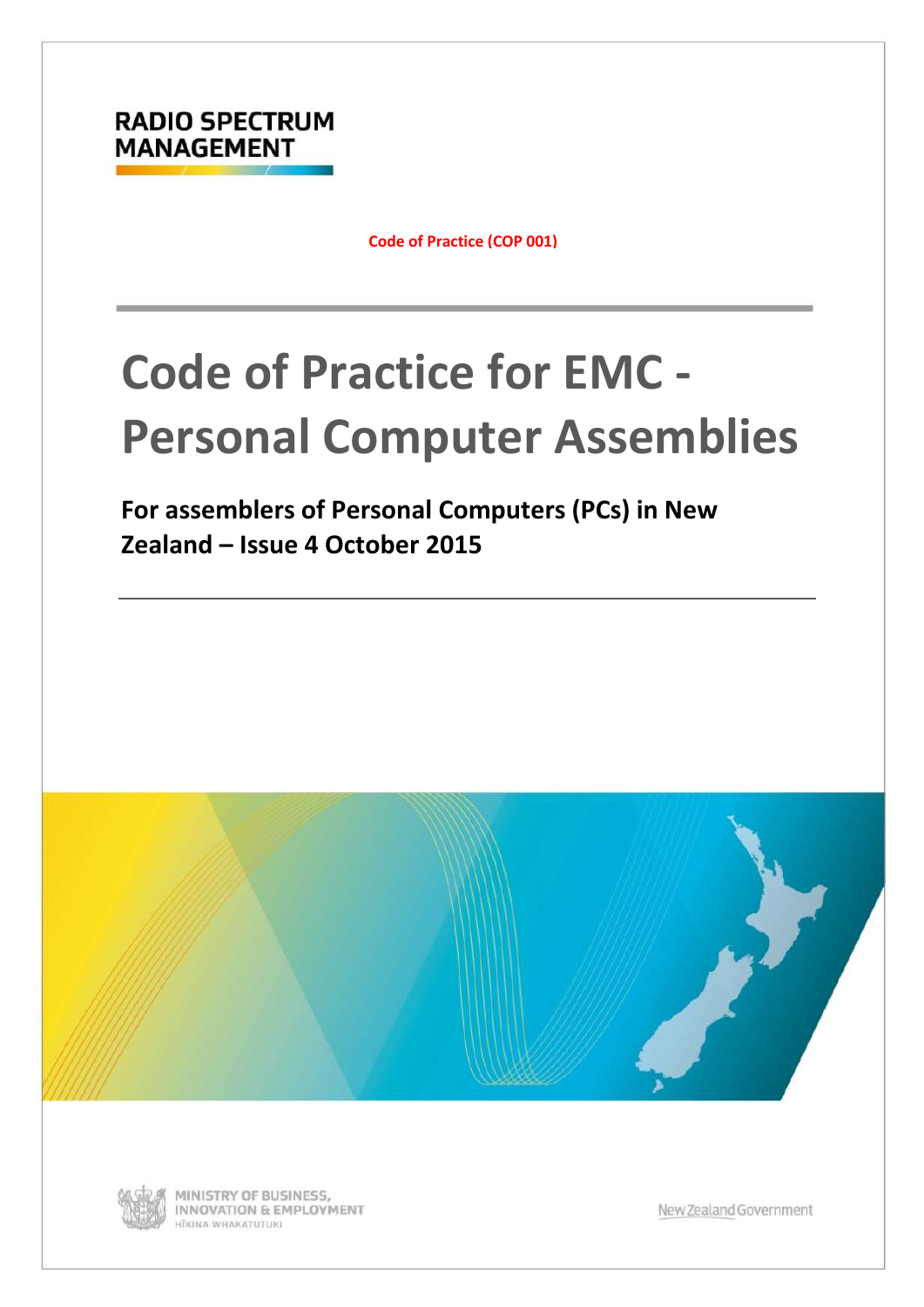#### **Introduction to Radio Spectrum Management**

Radio Spectrum Management (RSM) monitors and enforces New Zealand's electromagnetic compatibility (EMC) regulatory requirements. The purpose of the EMC regulatory requirements is to minimise the electromagnetic interference that may affect other electronic products or disrupt radio communications. This is becoming increasingly important with the rapid growth in commercial and domestic use of electronic and wireless systems.

### **Purpose of the Code of Practice**

The purpose of this Code of Practice (CoP) is to simplify the process for electromagnetic compatibility (EMC) compliance requirements made pursuant to regulation 32 of the Radiocommunications Regulations 2001, for PC assemblies.

## **Scope**

This CoP covers personal computers, assembled from compliant components.

## **Compliance**

All products that fall within the scope of the regulations must meet appropriate compliance requirements. Electrical and electronics sub-assemblies must be labelled with the [Regulatory](https://www.rsm.govt.nz/business-individuals/supplier-compliance/steps/step-7/)  [Compliance Mark](https://www.rsm.govt.nz/business-individuals/supplier-compliance/steps/step-7/) (RCM). Radio transmitting sub-assemblies must be labelled with R-NZ.

Accountability for compliance with regulatory arrangements rests with the New Zealand supplier, who must take responsibility for any products placed on the market. New Zealand suppliers can be importers, distributors or manufacturers who supply electrical, electronic and radio products to the New Zealand market.

## **Requirements for PC Assemblers**

A PC is made up of individual components known as sub-assemblies. Electronic components include, but not limited to hard drives, DVD drives, motherboards, sound network and video cards. Wireless components (i.e. employing radio transmitters) include, but not limited to WiFi, Bluetooth and ZigBee.

PC assemblers and their customers need to be aware of New Zealand compliance requirements specifically th[e Radiocommunications \(Compliance\) Notice 2013 No.2,](https://gazette.govt.nz/notice/id/2013-go4980) [Radiocommunications \(EMC Standards\) Notice 2015](https://gazette.govt.nz/notice/id/2015-go4671) and the [Radiocommunications \(Radio](https://gazette.govt.nz/notice/id/2015-go694)  [Standards\) Notice 2015](https://gazette.govt.nz/notice/id/2015-go694) or a notice in replacement thereof.

Where a supplier assembles a PC using compliant and labelled sub-assemblies, the device is deemed to comply with the standard. Testing the finished product against the standard is not required unless requested by the Ministry where reason exists to doubt effective compliance (e.g. interference may have been traced to operation of the PC).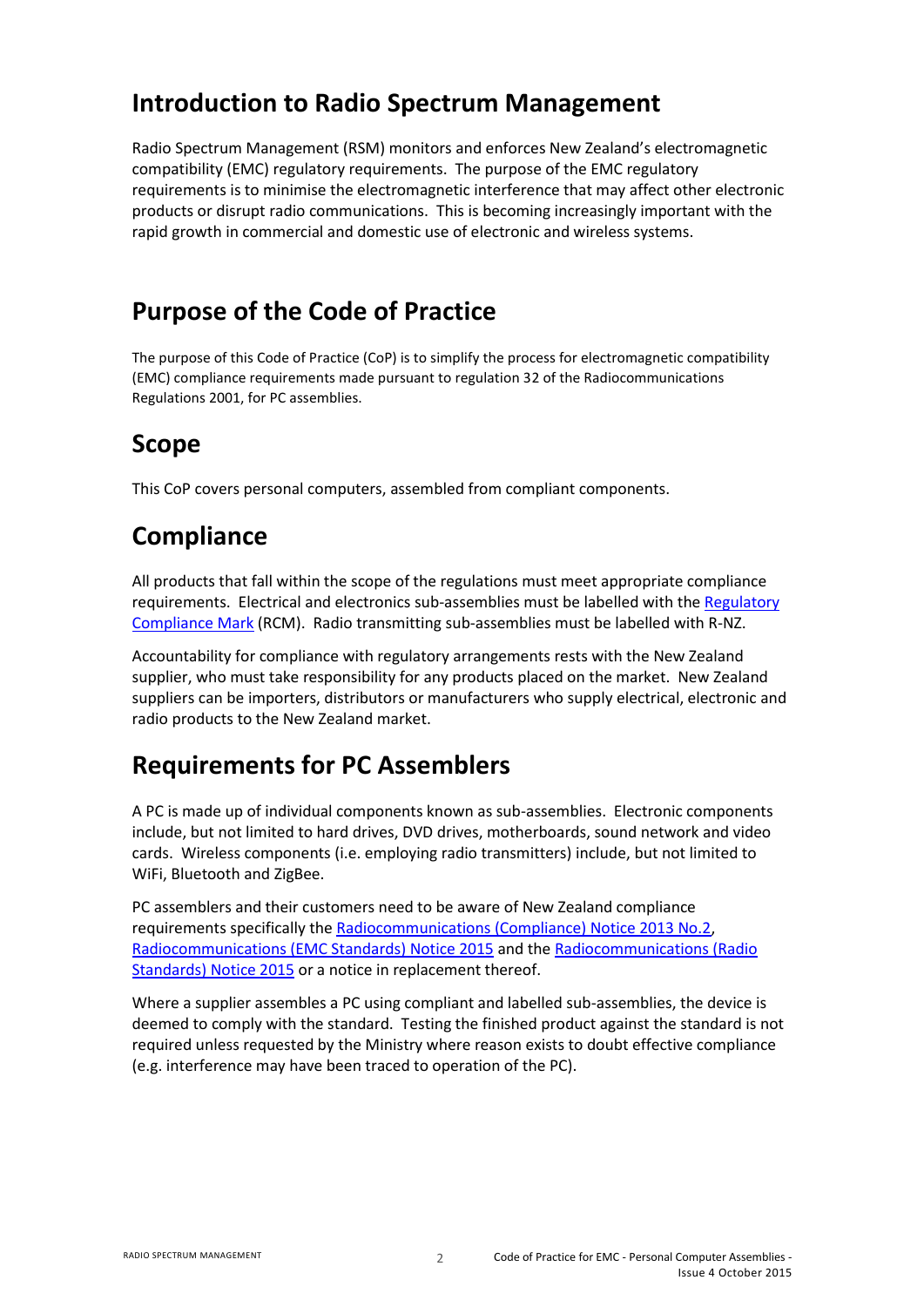#### **What you must do**

If you are a computer assembler you must do the following:

- 1. Register as a responsible supplier via the [ERAC database.](https://equipment.erac.gov.au/Registration/)
- 2. Ensure that the various computer sub-assemblies you use meet the appropriate New Zealand, or other Standard as prescribed and gazetted by the Ministry.
- 3. **Create a Compliance Folder.** For PCs assembled by the supplier, the assembler must hold compliance documentation as follows:
	- a signed Declaration of Conformity. The Declaration of Conformity must state that all the PCs you have assembled and supplied are made up of compliant, labelled sub-assemblies, and compliance of the assembled products is assumed on that basis. This is your legal statement that your products comply with the required standard.
	- a listing of all sub-assemblies used in the assembled products.
	- transmitter power and frequency, or frequency range of the sub-assemblies (wireless components only).
	- a list of suppliers of those sub-assemblies.

If you are the importer or manufacturer of a sub-assembly, you will also need to establish compliance documentation for the sub-assembly.

4. **Label all PCs with the RCM mark.** The label signifies that the computer has been assembled entirely from compliant sub-assemblies and can be deemed compliant with New Zealand's compliance requirements.

If you are the importer or manufacturer of a sub-assembly, you will also need to label the sub-assembly appropriately.

You are responsible for arranging the printing of the labels. A copy of the RCM in electronic form, together with details of the minimum character size can be obtained from th[e RSM](https://www.rsm.govt.nz/business-individuals/supplier-compliance/steps/step-7/)  [website.](https://www.rsm.govt.nz/business-individuals/supplier-compliance/steps/step-7/)

Marking a non-compliant product with the RCM is illegal. The label must be located permanently on the external surface of the computer as close as practical to the model identification

#### **Important note**

#### **Cases**

Assemblers need to be aware that RCM labelled component sub-assemblies will normally have been tested for compliance in a representative, effectively shielded metal case. The use of a less effective shielded case (e.g. made partly or entirely of plastic, or with cut-outs or windows) may render the assembled product non-compliant. Assemblers using such cases may be required to provide evidence from testing that the completed PC does meet the required standard.